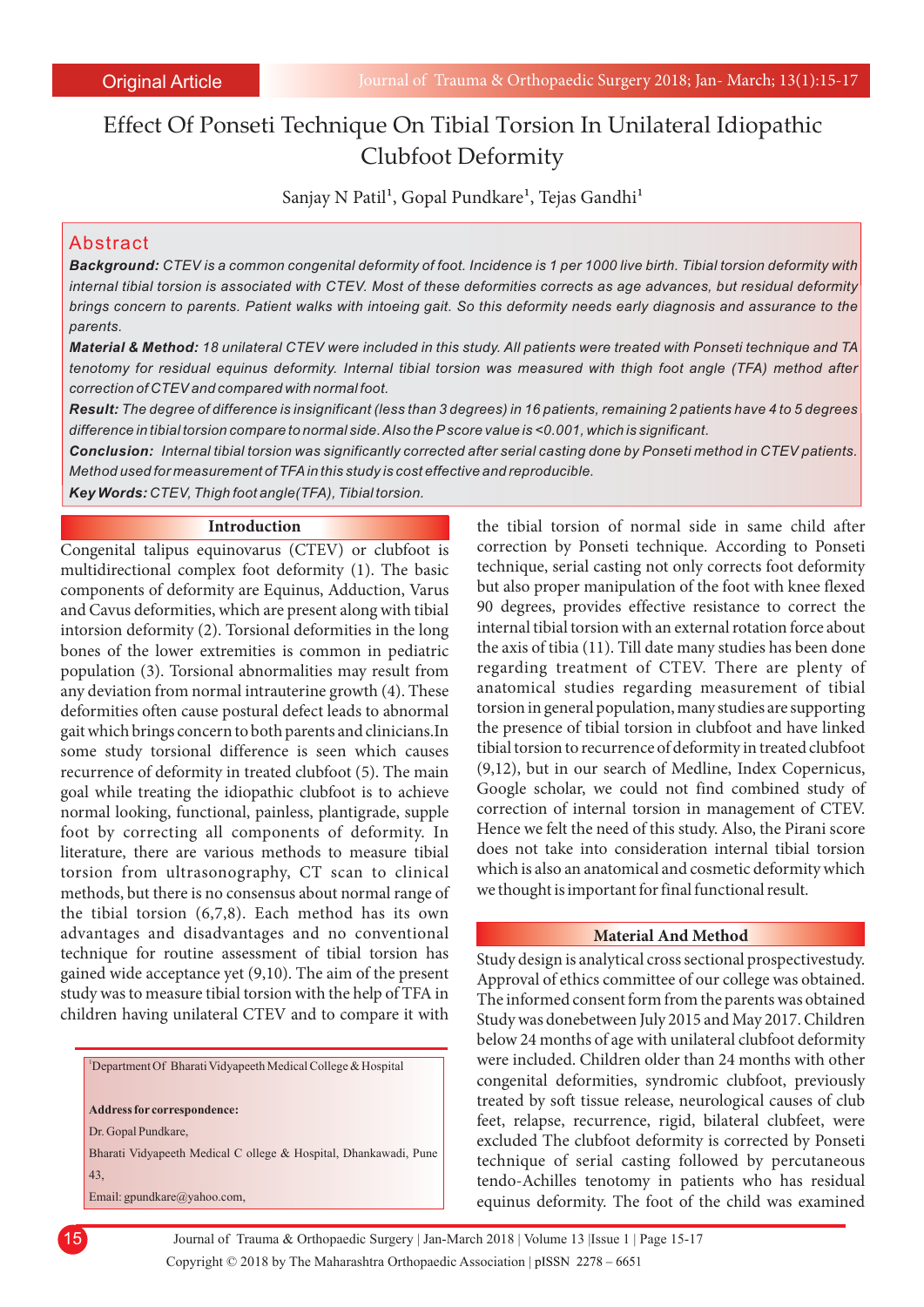

clinically for Thigh-Foot angle (TFA) measurement, of both normal side and affected side after correction of foot deformity, which was calculated according to method described by King and Staheli(1984) using goniometer. Measurement technique: The patient was placed prone with the hip in extension, the knees together and flexed to 90 degrees. The ankle was carefully positioned in subtalar neutral (case 1 &2). A goniometer with 1-degree increments was aligned to the bisection of the approximate long axis of the femur and a line bisecting the calcaneus and ray of the second metatarsal. The difference of tibial torsion is calculated by comparingpost correction affected foot with normal foot of same patient and unpaired t-test is used for statistical analysis.

## **Results:**

There were 43 boys and 24 girls. Of these 48 had bilateral and 19 unilateral club feet totaling to 115 club feet. 18 unilateral club feet were included in the study with mean age of 2 months for comparing it to the normal unaffected side, of that 13 are male child and 5 are female

| <b>Table 1: Comparison Between Affected Side And</b><br><b>Normal Side With Respect To Tibial Torsion In</b><br><b>Unilateral Affected Cases:</b> |                      |                    |
|---------------------------------------------------------------------------------------------------------------------------------------------------|----------------------|--------------------|
|                                                                                                                                                   | <b>Affected Side</b> | <b>Normal Side</b> |
| Number of patients                                                                                                                                | 18                   | 18                 |
| Min                                                                                                                                               | 6                    | 5                  |
| Max                                                                                                                                               | 14                   | 11                 |
| Mean                                                                                                                                              | 9.06                 | 6.61               |
| SD                                                                                                                                                | 2.34                 | 1.61               |
| <b>Median</b>                                                                                                                                     | 9                    | 6                  |
| p-value                                                                                                                                           | $< 0.001*$           |                    |
| (* p-value significant, paired t-test used)                                                                                                       |                      |                    |

child. One patient was excluded from the study because of recurrence of the foot deformity. All children underwent treatment by Ponseti's technique of casting, with or without Achilles tendon tenotomy for correction of residual equinus deformity. Study shows that after serial casting there is 2 to 3 degree of difference in 14 cases,4 to 5 degree difference in 2 cases and absence or negligible difference (0 to 1 degree) in 2 cases between normal and affected side, which is after completion of treatment for CTEV. Out of 18 patients, 17 patients required tenotomy. Average number of plasters required to correct foot deformity is 4.5 and average number of weeks required to correct foot deformity is 6.5 weeks.

# **Discussion:**

In order to treat bony deformity, knowledge of the development is necessary. In utero, lower extremity limb bud formation occurs during the 4th week of gestation. During the 7th week, there is medial rotation of the developing lower extremity, bringing the great toe in midline. Lateral or external rotation then occurs slowly throughout the remaining growth & development years until skeletal maturity (13). Torsional abnormalities may result from any deviation from normal intrauterine growth. As per literature data, the persistent of internal rotation can cause gait imbalance, disrupts the shock absorption function of the foot during loading response and compromise limb clearance in swing phase. It alsocontributes to medial compartment degenerative arthritis of the knee as the age progress (14). CTEV patients have internal rotation of Tibia but Pirani score does not measure it. We feel it couldbe important factor in long term results. Normal values of tibiofibular torsion have been established in past research via computed tomography, X-rays and ultrasound in different age groups. However, as most of the clubfoot patients managed in early age, generally treatment get completed by the age of 2 years, so we cannot depend on USG guided method, which is not possible below 4 years of age and also have not been shown to be reliable, so the clinical method of measurement of TFA is relevant and useful (12). Though this method has inter and intra observer error, but in our study it is found effective, as the P score value is <0.001 CT guided measurement of TFA is accurate but it is time consuming require elaborate equipment, costly to the patientand additionally causes radiation hazards in newborns (12). Since the TFA is a composite measurement of both tibiofibular rotation and hind-foot version, any talus or mid-foot abnormalities may interfere with accuracy, therefore we have measured affected foot after complete correction of clubfoot deformity, assuming opposite side normal for the individual Despite previous research, there is currently an inadequate database of